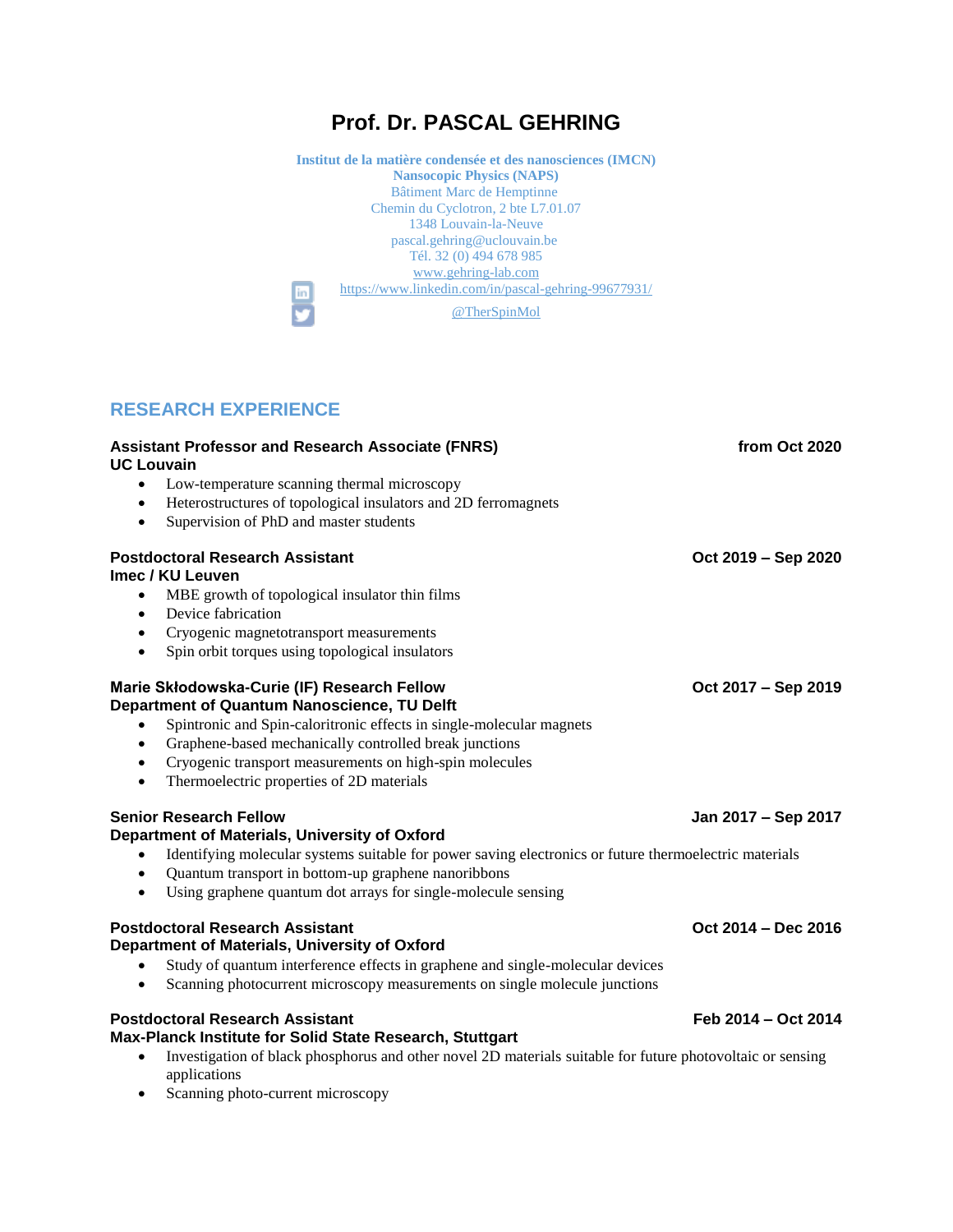- Fabrication of photo detectors based on Perovskite/graphene and black phosphorus/graphene or black phosphorus/GaAs heterostructures
- Identifying new topological insulator materials like the mineral Aleksite

### **Doctoral Studies (PhD)** Mar 2010 – **Feb 2014**

### **EPFL, Switzerland and Max-Planck Institute for Solid State Research Stuttgart**

- Doctoral School: Materials Science and Engineering, Nanoscale Science Department, Prof. Dr. K. Kern
- Development of chemical vapour deposition systems to grow 2-dimensional materials
- Study of the low temperature magneto-transport properties of topological insulator thin films
- Characterisation of layered materials using various techniques: atomic force microscopy, scanning electron microscopy, transmission electron microscopy, X-ray photoelectron spectroscopy, angle resolved photoemission spectroscopy
- Device fabrication using electron beam lithography and metallization techniques

### **Research assistant Jun 2007 – Sep 2008**

### **Fraunhofer IPA, Stuttgart**

• luminescence properties of abraded particles for clean room technology

## **HONORS AND AWARDS**

### **ERC Starting Grant, European Commission (1.8M€) 2022**

Designed to support excellent Principal Investigators at the career stage at which they are starting their own independent research team (success rate 9.8%).

### **Chercheur qualifié (CQ) fellowship, FNRS 2020**

Permanent research fellowship (Research Associate) which allows a senior researcher to pursue his/her research independently at any university in Wallonia, Belgium.

### **David Cockayne Junior Research Fellowship, Linacre College, Oxford 2017**

Junior Research Fellowships are highly competitive (success rate < 5%) full-time fellowships offered by the Oxford colleges to exceptional early career researchers. They provide an unrivalled opportunity to establish a research profile as a member of a collegiate community.

### **Marie Skłodowska-Curie Individual Fellowship (180k€) 2017**

MC-IF (European Commission) are full-time fellowships and are awarded to exceptional early career researchers. These fellowships are among Europe's most competitive and prestigious research and innovation awards (success rate 10-15 %).

### **Erster Förderpreis der Willi Dauberschmidt Stiftung (2000€) 2011**

I received the 'first prize' of the Willi Dauberschmidt foundation, which honoured my exceptional performance in education.

### **Honours Degree (Material Sciences, University of Stuttgart) 2010**

The 'Honours Degree' is awarded to the best 5% of each year.

## **RESEARCH PROJECTS**

| <b>ERC-StG</b>                                      | Individual grant | 1.8 M $\epsilon$ | 2022 - 2026 |
|-----------------------------------------------------|------------------|------------------|-------------|
| Project: Molecular Quantum Heat Engines (MOUNTAIN). |                  |                  |             |

| EOS                                                           | <b>Coordinator</b> | 4 М€ | 2022 - 2026 |
|---------------------------------------------------------------|--------------------|------|-------------|
| Project: Caloritronics in magnetic Weyl semimetals (CONNECT). |                    |      |             |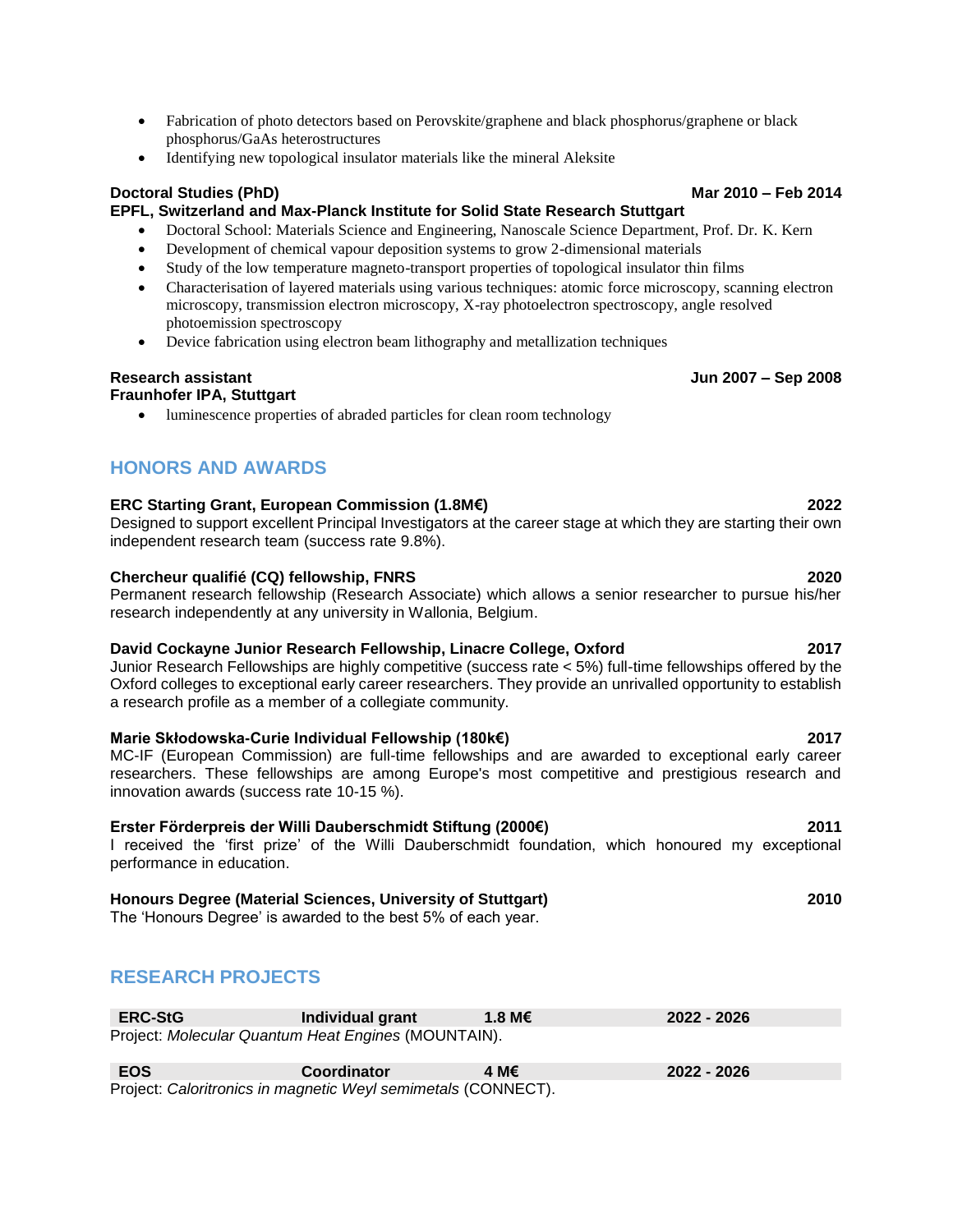**FNRS-MIS Individual grant 300 k€ 2022 - 2023**

Project: *Towards topological devices as components for brain-inspired* computing (TopoBrain).

**FNRS-GEQ Coordinator 500 k€ 2022 - 2023** Project: *Wafer-scale ultra-precision patterning for high-throughput sensing with semiconductor nanostructures* (Attohmics).

**ARC Principal investigator 1 M€ 2022 - 2025** Project: *Dynamically Reconfigurable Moiré Materials* (DREAMS).

## **FORMAL SUPERVISION**

| <b>Post-docs</b>                                                                                        |                   |
|---------------------------------------------------------------------------------------------------------|-------------------|
| Spiece, J. (UCLouvain)                                                                                  | <b>Start 2021</b> |
| <b>PhD students</b>                                                                                     |                   |
| Pirard, J. (UCLouvain) - TBD<br>$\bullet$                                                               | <b>Start 2022</b> |
| Han, S. (UCLouvain) - TBD<br>$\bullet$                                                                  | <b>Start 2022</b> |
| Rohde, M. (UCLouvain/KU Leuven) - TBD<br>$\bullet$                                                      | <b>Start 2022</b> |
| Lyu, H. (UCLouvain) - TBD<br>$\bullet$                                                                  | <b>Start 2021</b> |
| Huang, Y. (UCLouvain) - TBD<br>$\bullet$                                                                | <b>Start 2021</b> |
| Canetta, A. (UCLouvain) - TBD<br>$\bullet$                                                              | <b>Start 2021</b> |
| Volosheniuk, S. (TU Delft) – TBD<br>$\bullet$                                                           | <b>Start 2020</b> |
| Harzheim, A. (Oxford) – "Thermoelectric effects in carbon nanostructures"<br>$\bullet$                  | 2017-2020         |
| <b>Master students</b>                                                                                  |                   |
| Fonck, V. (UCLouvain) - TBD<br>$\bullet$                                                                | <b>Start 2021</b> |
| Marichal, R. (UCLouvain) - TBD<br>$\bullet$                                                             | <b>Start 2021</b> |
| Meert, M. (imec) – "Towards Topological Spin-Caloritronics"<br>$\bullet$                                | 2020-2021         |
| Van der Star, M. (Delft) – "Thermoelectric effects in single-molecule junctions"<br>$\bullet$           | 2018-2019         |
| Cataldo, E (Delft). - "Noise measurements of graphene nano-gaps"<br>$\bullet$                           | 2018-2019         |
| Hermans, M. (Delft) - "Magneto-transport studies of graphene based MCBJs"<br>$\bullet$                  | 2018-2019         |
| Pathak, G. (MPI) - "Electrical Properties of surface modified Topological Insulators"<br>$\bullet$      | 2013-2014         |
| Reusch, F. (MPI) – "Surface oxidation effect on the electrical behaviour of $Bi_2Te_2Se$ "<br>$\bullet$ | 2013-2014         |
| <b>Summer students</b>                                                                                  |                   |
| Fonck, V. (UCLouvain) – "Setting up a table top AFM"<br>$\bullet$                                       | 2021              |
| Dixit, A. (imec) – "Magnetoresistance properties of thin film topological insulators"<br>$\bullet$      | 2020              |
| Mishra, A. (Oxford) – "Heat conductance in nanostructures"<br>$\bullet$                                 | 2016              |
| Wald, A. (Oxford) - "The 3-omega method"<br>$\bullet$                                                   | 2016              |
|                                                                                                         |                   |

## **TEACHING EXPERIENCE**

| Lecturer and Coordinator ("FAME+ project")                                 | 2021       |
|----------------------------------------------------------------------------|------------|
| • Coordinator of e-project of Erasmus Mundus joint Master Degree programme |            |
| Lecturer ("Nanoelectronics (LELEC27)")<br><b>UC Louvain</b>                | 2020, 2021 |
| Organiser and Lecturer ("Molecular Electronics course (BEST Delft)")       | Apr 2019   |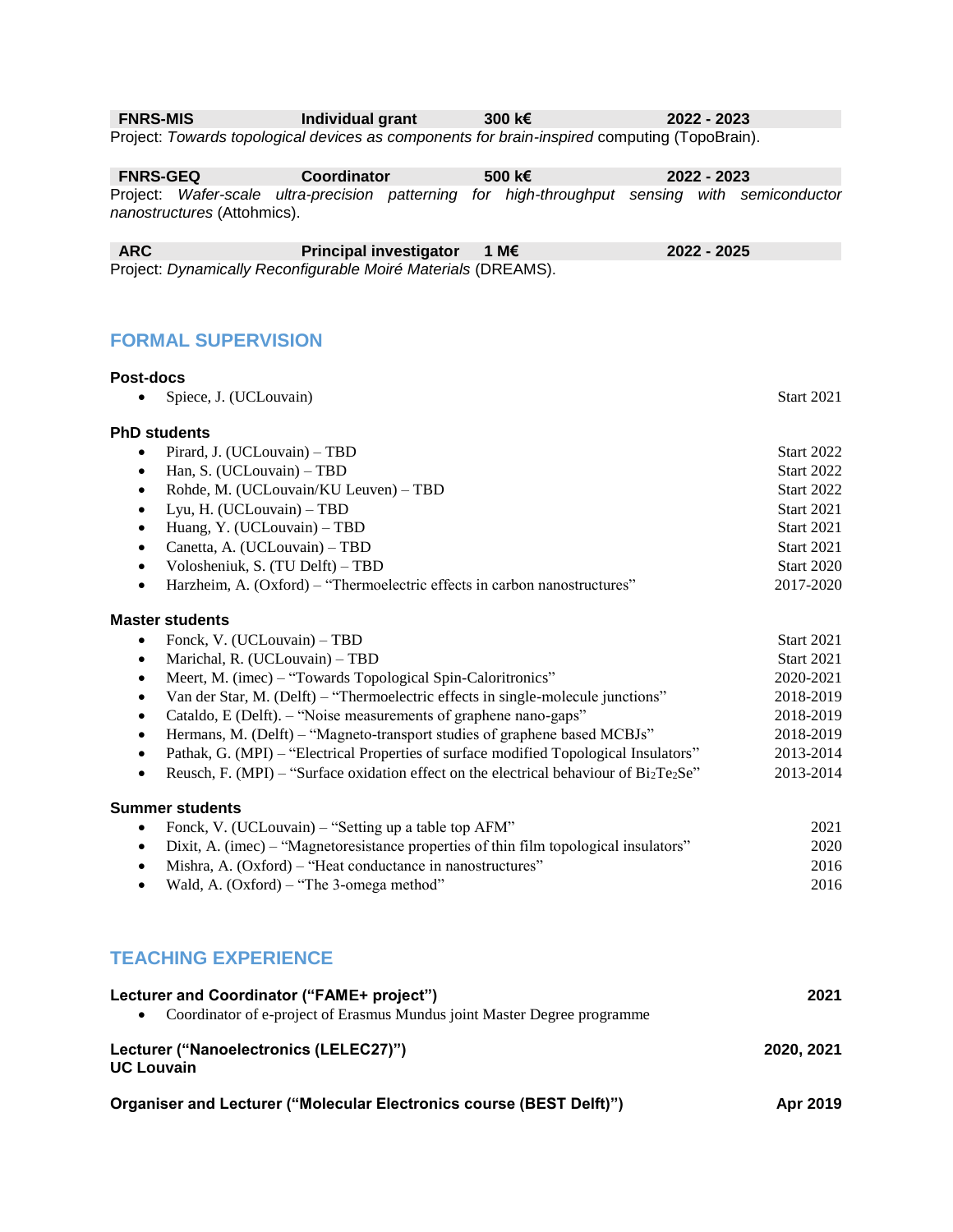• Preparation of exercises and exams; grading of exercises **Teaching Assistant ("Mesoscopic Physics") Oct 2018 - Jan 2019**

### **TU Delft**

**TU Delft**

- Gave two lectures about topological insulators and heat transport in nano-scale devices (Postgraduate course in Applied Physics)
- Preparation of exercises and exams; grading of exercises

### **Teaching Assistant ("Molecular Electronics") Feb - Jun 2018 TU Delft**

- Gave two lectures about thermoelectricity in single molecules and molecular diodes (Postgraduate course in Applied Physics)
- Preparation of exercises and exams

### **Classes Teacher** ("**Materials and Devices for Optics and Optoelectronics") 2016 University of Oxford**

• Queens College, Mansfield College, Corpus Christi College, St Anne's College, St Edmund Hall, Trinity College, St Catherine's College

### **Tutorial Teacher ("Semiconductor Devices" and "Magnetism") 2016 University of Oxford**

- Queens College, Mansfield College, Corpus Christi College
- Oxford's core teaching is based around conversations, normally between two or three students and their tutor, who is an expert on that topic. Held weekly for about 20 students.

### **Teaching Assistant ("Functional Materials") Jul 2013 University of Stuttgart**

• 4 lectures about electronic transport in reduced dimensions (Postgraduate course in Material Sciences)

### **Lab course assistant ("Superconductors" and "The Hall-Effect") May 2011 - Dec 2013 University of Stuttgart**

- Setting up two new experiments (Superconductors, The Hall-Effect). This included designing the experiments and drafting the preparation script
- Supervising the experiments (3-4 students/group)

## **CONFERENCES AND SEMINARS**

### **Organizer**

**EUROMAT 2021 Sep 2021 Virtual Conference & Expo** Symposium organizer: A1 2D Materials: Fundamentals, synthesis and applications

## **Contributor**

**Talk: ECMolS 2022 Apr 2022 Dortmund, Germany** "Molecular heat engines"

- Organising a summer school for international students
- Three lectures about molecular electronics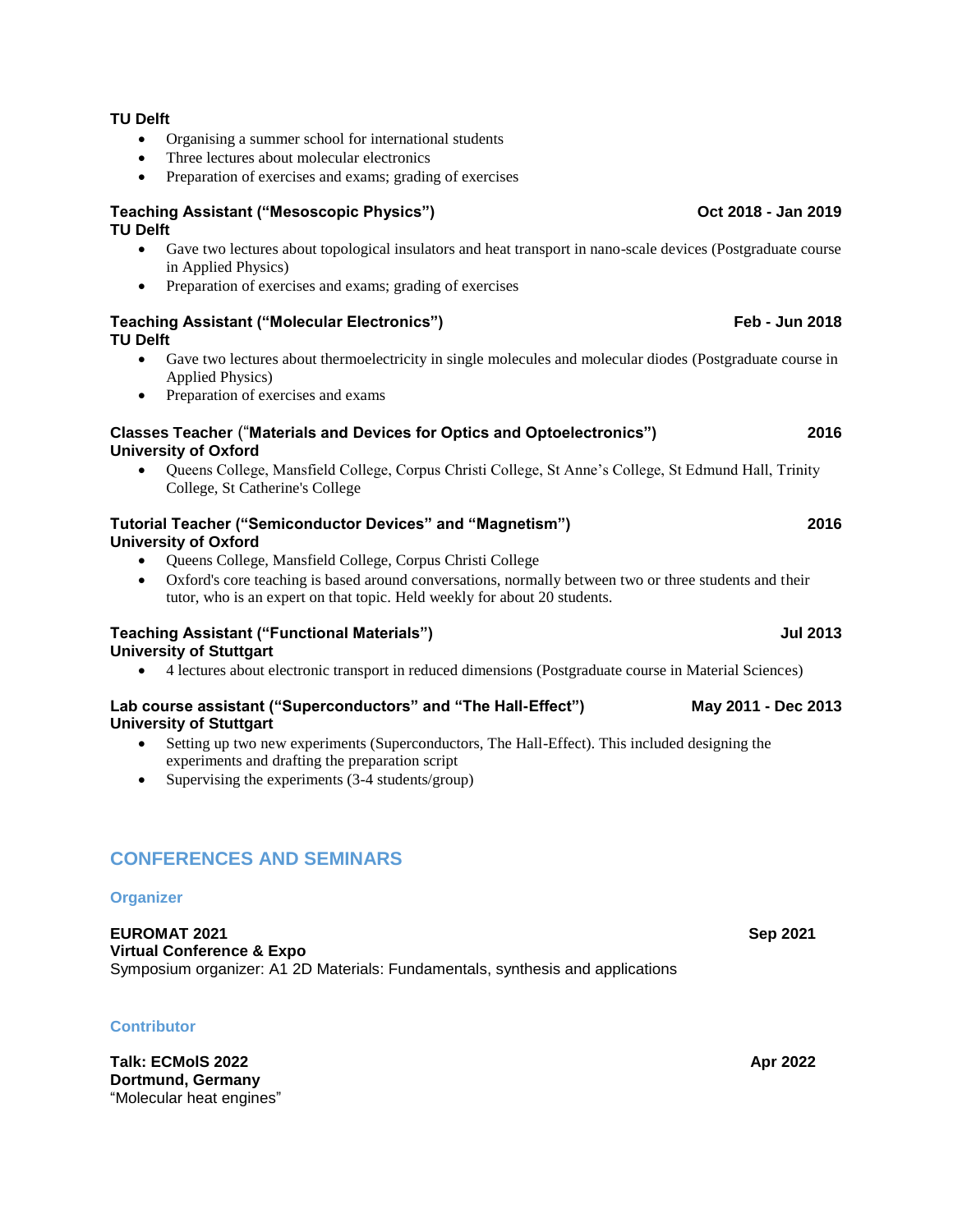| <b>Talk: Belgian Physical Society Meeting 2021</b><br>Hasselt, Belgium<br>"Measuring the thermoelectric properties of single molecules"                                                                                              | Dec 2021        |
|--------------------------------------------------------------------------------------------------------------------------------------------------------------------------------------------------------------------------------------|-----------------|
| <b>Invited Talk: Department Seminar</b><br><b>University of Liege</b><br>"Measuring the thermoelectric properties of single molecules"                                                                                               | <b>Sep 2021</b> |
| Invited Talk: Next-gen. Chemistry Symposium: Molecular Electronics and Beyond<br>Virtual Symposium, Korea University<br>"Measuring the thermoelectric properties of single molecules"                                                | Sep 2021        |
| <b>Talk: EUROMAT 2021</b><br><b>Virtual Conference &amp; Expo</b><br>"Local Mapping of Thermoelectric Properties of 2D Structures via Scanning Thermal Gate Microscopy"                                                              | <b>Sep 2021</b> |
| <b>Talk: Microscience Microscopy Congress 2021</b><br><b>Virtual Conference &amp; Expo</b><br>"Local Mapping of Thermoelectric Properties of 2D Structures via Scanning Thermal Gate Microscopy"                                     | <b>Jul 2021</b> |
| <b>Invited Talk: Graphene2020</b><br><b>Virtual Conference &amp; Expo</b><br>"Measuring the local thermoelectric properties of graphene"                                                                                             | <b>Oct 2020</b> |
| Invited Talk: Materials Challenges for Quantum Technology Engineering & Innovation Sep 2020<br>A*STAR Institute of Materials Research and Engineering, Singapore<br>"Low-dimensional quantum materials for future energy harvesting" |                 |
| <b>Invited Departmental seminar talk</b><br>Queen Mary University of London, UK<br>"Measuring the thermoelectric properties of single molecules and low-dimensional materials"                                                       | <b>Jun 2020</b> |
| <b>Invited Departmental seminar talk</b><br>ICMOL, Spain<br>"Thermoelectric properties of single molecule junctions"                                                                                                                 | <b>Nov 2019</b> |
| <b>Invited Talk: Lauterbad Meeting</b><br>Lauterbad, Germany<br>"Measuring the thermoelectric properties of single molecules and nano-scale devices"                                                                                 | <b>Oct 2019</b> |
| <b>Invited Lecture</b><br><b>EMPA, Switzerland</b><br>"Thermoelectric properties of single molecule junctions"                                                                                                                       | <b>Sep 2019</b> |
| Talk: Molecular-Scale Thermoelectricity Most-M <sup>3</sup><br>Cambridge, UK<br>"Measuring the gate dependent thermoelectric properties of single molecules"                                                                         | Sep 2019        |
| <b>Invited Talk: Group seminar</b><br>imec, Belgium<br>"Electric and thermoelectric characterisation of Dirac materials"                                                                                                             | <b>May 2019</b> |
| Invited Talk: Conference on Modern Concents and New Materials for Thermoelectricity Mar 2019                                                                                                                                         |                 |

**Invited Talk: Conference on Modern Concepts and New Materials for ThermoelectricityMar 2019 ICTP, Trieste, Italy**

"Measuring the thermoelectric properties of graphene nanostructures and single-molecule devices"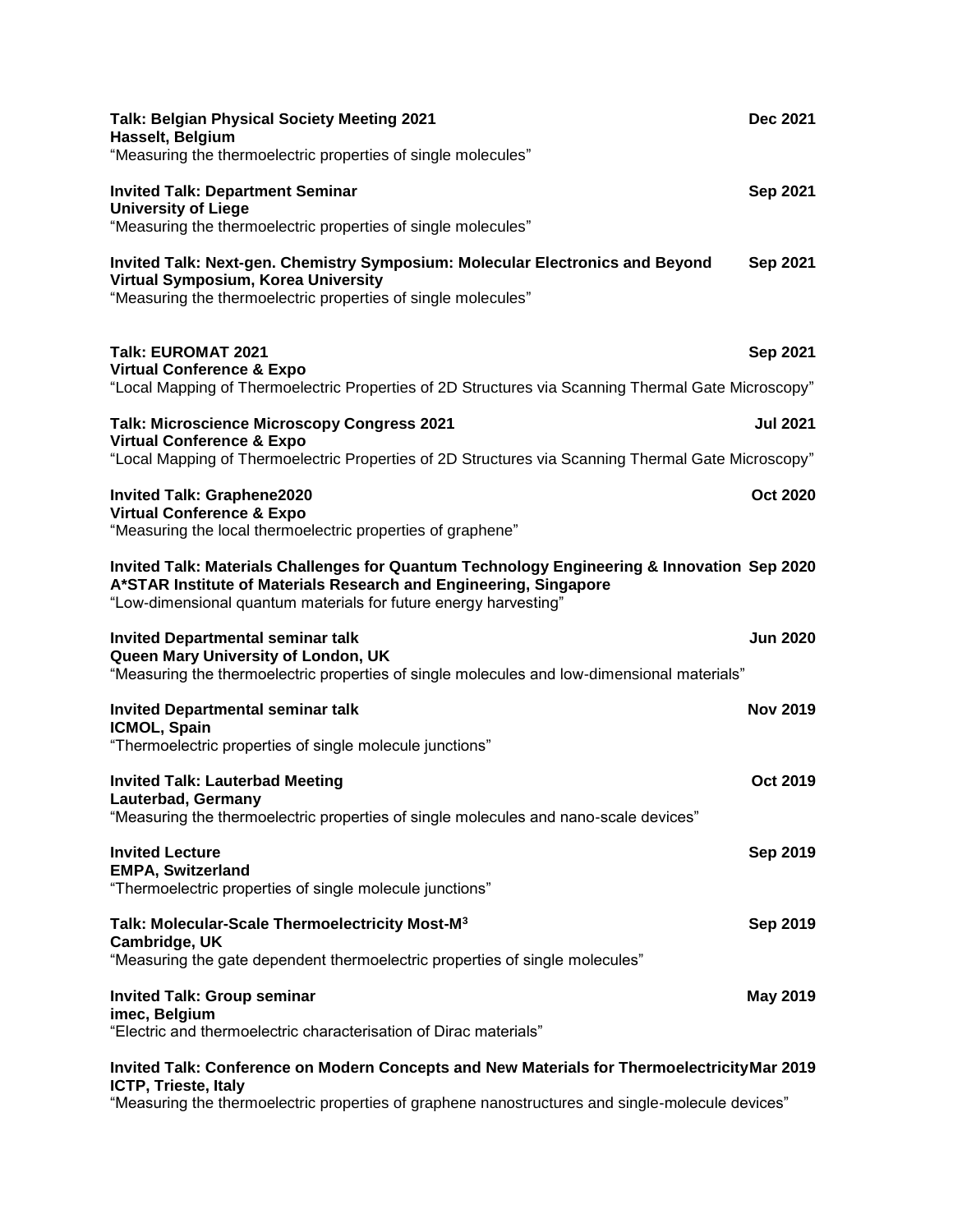| <b>Invited Talk: Group seminar</b><br><b>Leiden University, Netherlands</b><br>"Geometrically Enhanced Thermoelectric Effects in Graphene Nanoconstrictions"                                                         | <b>Dec 2018</b> |
|----------------------------------------------------------------------------------------------------------------------------------------------------------------------------------------------------------------------|-----------------|
| <b>Invited Talk: Group seminar</b><br><b>UC Louvain, Belgium</b><br>"Electric and thermoelectric properties of graphene based nano-structures and single-molecule devices"                                           | <b>Dec 2018</b> |
| Talk: Nanoscale and Microscale Heat Transfer VI<br>Levi, Finland<br>"Geometrically Enhanced Thermoelectric Effects in Graphene Nanoconstrictions"                                                                    | Dec 2018        |
| <b>Invited Talk: Group seminar Solid State Physics and Magnetism</b><br><b>KU Leuven, Belgium</b><br>"Electric and thermoelectric properties of graphene based nano-structures and single-molecule devices"          | <b>May 2018</b> |
| <b>Invited Key-note speaker: MOLESCO Meeting</b><br><b>Muggendorf, Germany</b><br>"Graphene-based electric and thermoelectric nanodevices"                                                                           | Sep 2017        |
| Talk: Quantum Effects in Electronic Nanodevices (QuEEN) workshop<br>St Anne's College, Oxford, UK<br>"Field-Effect Control of Graphene-Fullerene Thermoelectric Nanodevices"                                         | <b>Dec 2016</b> |
| <b>ELECMOL</b><br>Paris, France<br>"Quantum interference in graphene nanoconstrictions" (Poster)                                                                                                                     | Aug 2016        |
| <b>Experimental Tests of Quantum Reality</b><br><b>University of Oxford, UK</b><br>"Three-terminal graphene single-electron transistor fabricated using feedback-controlled electroburning"<br>(Poster)              | Sep 2015        |
| <b>New Trends in Topological Insulators</b><br>Berlin, Germany<br>"Natural Topological Insulators" (Poster)                                                                                                          | <b>Jul 2014</b> |
| <b>Invited Talk: Group seminar Materials Science</b><br><b>University of Stuttgart, Germany</b><br>"Topological Insulators"                                                                                          | <b>Jun 2013</b> |
| <b>New Trends in Topological Insulators</b><br>Sant Feliu de Guixols, Barcelona, Spain<br>"Growth of High-Mobility Bi <sub>2</sub> Te <sub>2</sub> Se Nanoplatelets on hBN Sheets by van der Waals Epitaxy" (Poster) | <b>Jun 2013</b> |
| <b>Symposium on Quantum Hall Effects and Related Topics</b><br><b>MPI Stuttgart, Germany</b><br>"A Natural Topological Insulator" (Poster)                                                                           | <b>Jun 2013</b> |
| <b>Invited Talk: Group seminar</b><br>Hong Kong University of Science and Technology, Hong Kong<br>"CVD growth of high-quality Topological Insulator materials"                                                      | Apr 2013        |
| <b>DPG Conference</b><br>Regensburg, Germany                                                                                                                                                                         | <b>Mar 2013</b> |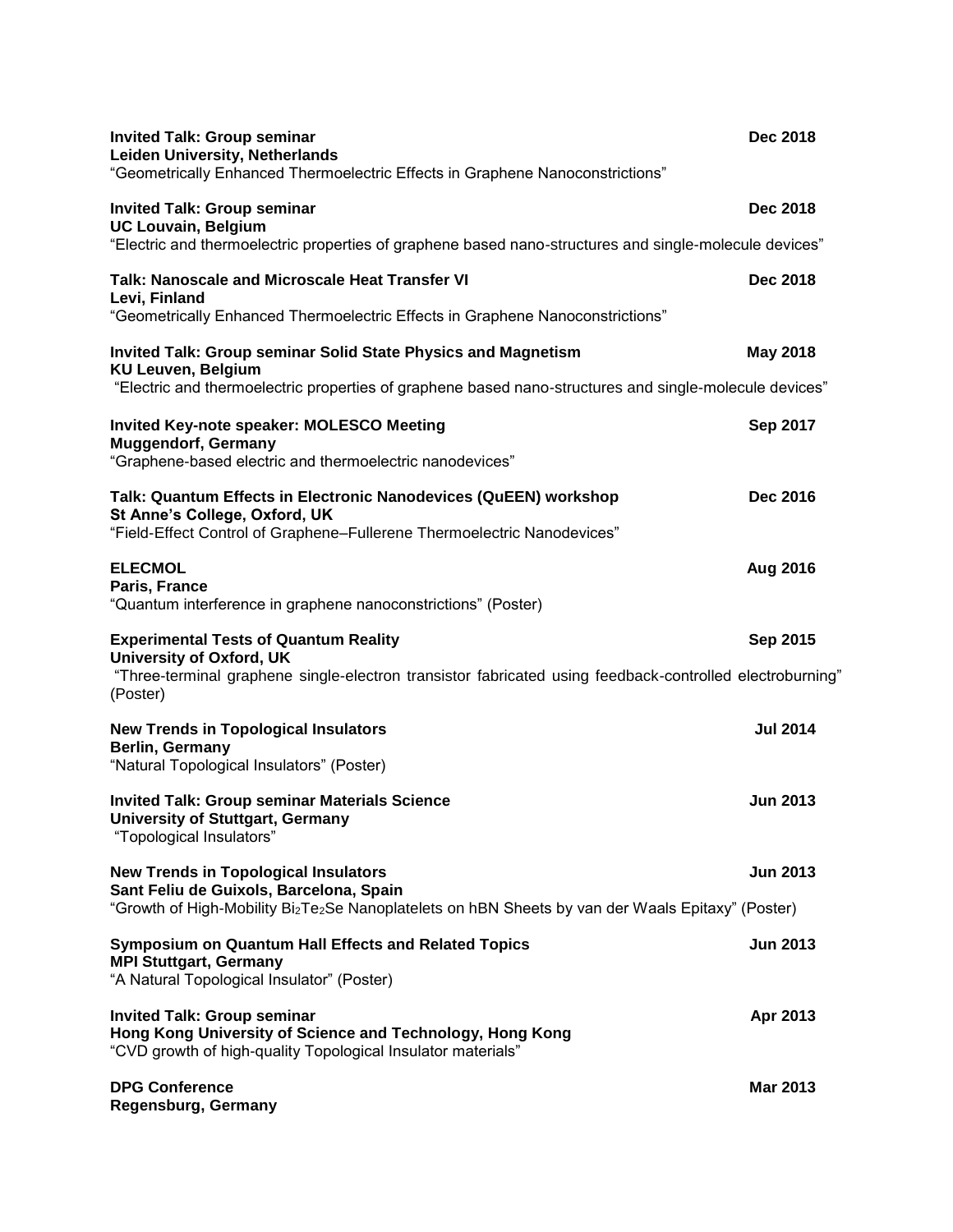"Growth of High-Mobility Bi2Te2Se Nanoplatelets on hBN Sheets by van der Waals Epitaxy" (Poster)

### **PEER-REVIEWER**

Peer-reviewing for various international journals like Nano Letters, Advanced Materials, JACS, ACS Nano, Materials Horizons, ACS Photonics, Applied Physics Letters, Annalen der Physik, Journal of Applied Physics, PSS.Rapids, Journal of Vacuum Science and Technology.

### **PUBLICATIONS**

30 publications in peer-reviewed journals, 7 as a PI, 14 first-authored, 8 co-authored; **Total citations**: 1065; **h-index**: 18 (as of May 2022, Google Scholar).

- 1. Hsu, C.; Costi, T. A.; Vogel, D.; Wegeberg, M.; Mayor, M.; van der Zant, H. S. J.; **Gehring, P.** Magnetic-Field Universality of the Kondo Effect Revealed by Thermocurrent Spectroscopy *Physical Review Letters*, **128**, 147701 (2022).
- 2. Pyurbeeva, E.; Hsu, C.; Vogel, D.; Wegeberg, M.; Mayor, M.; van der Zant, H. S. J.; **Gehring, P.** Controlling the entropy of a single-molecule junction *Nano Letters*, **21**, 9715-9719 (2021).
- 3. **Gehring, P.**; Sowa, J. K.; Hsu, C.; de Bruijckere, J.; van der Star, M.; Le Roy, J. J.; Bogani, L.; Gauger, E. M. and van der Zant, H. S. J. Complete mapping of the thermoelectric properties of a single molecule *Nature Nanotechnology*, **16**, 426-430 (2021).
- 4. Harzheim, A.; Evangeli, C.; Kolosov, O.; **Gehring, P.** Direct Mapping of Local Seebeck Coefficient in 2D Material Nanostructures via Scanning Thermal Gate Microscopy *2D Materials*, **7**, 041004 (2020).
- 5. Harzheim, A.; Koenemann, F.; Gotsmann, B.; van der Zant, H. S. J.; **Gehring, P.** Single-Material Graphene Thermocouples *Advanced Functional Materials*, **30**, 2000574 (2020).
- 6. Caneva, S.; Hermans, M. D.; Lee, M.; García-Fuente, A.; Watanabe, K.; Taniguci, T.; Dekker, C.; Ferrer, J.; van der Zant, H. S. J.; **Gehring, P.** Mechanically Tunable Quantum Dot in a Graphene Break Junction *Nano Letters,* **20**, 4924-4931 (2020).
- 7. Harzheim, A.; Sowa, J. K.; Swett, J. L.; Briggs, G. A. D. Briggs; Mol, J. A.; **Gehring, P.** The role of metallic leads and electronic degeneracies in thermoelectric power generation in quantum dots *Physical Review Research* **2**, 013140 (2020).
- 8. Papadopoulos, N.; **Gehring, P.**; Watanabe, K.; Taniguchi, T.; van der Zant, H. S. J.; Steele, G. A. Tunneling spectroscopy of localized states of WS2 barriers in vertical van der Waals heterostructures *Physical Review B* **101**, 165303 (2020)*.*
- 9. **Gehring, P.**; van der Star, M.; Evangeli, C.; Le Roy, J.; Bogani, L.; Kolosov, O.; van der Zant, H. S. J. Efficient heating of single-molecule junctions for thermoelectric studies at cryogenic temperatures *Applied Physics Letters* **115**, 073103 (2019).
- 10. **Gehring, P.**; Thijssen, J. M.; van der Zant, H. S. J. Single-molecule quantum-transport phenomena in break junctions *Nature Reviews Physics* **1**, 381-396 (2019).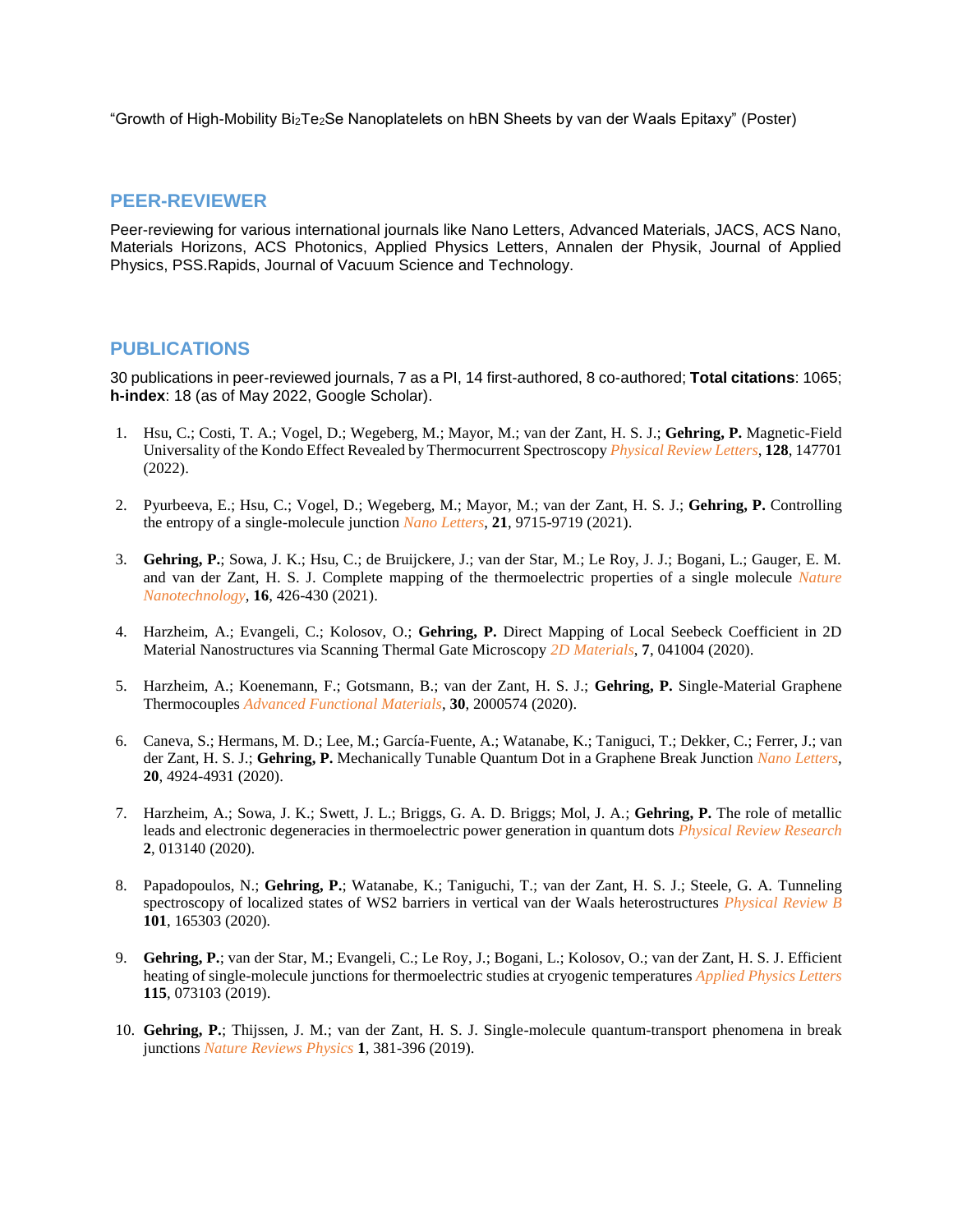- 11. de Bruijckere, J.; **Gehring, P.**; Palacios-Corella, M.; Clemente-León, M.; Coronado, E.; Paaske, J.; Hedegård, P.; van der Zant, H. S. J. Ground-state spin blockade in a single-molecule junction *Physical Review Letters* **112**, 197701 (2019).
- 12. Caneva, S.; **Gehring, P.**; García-Suárez, V. M.; García-Fuente, A.; Stefani, D.; Olavarria-Contreras, I. J.; Ferrer, J.; Dekker, C.; van der Zant, H. S. J. Mechanically Controlled Quantum Interference in Graphene Break Junctions *Nature Nanotechnology* **13**, 1126-1131 (2018).
- 13. Dubois, V.; Raja, S. N.; **Gehring, P.**; Caneva, S.; van de Zant, H. S. J.; Niklaus, F.; Stemme, G. Massively parallel fabrication of crack-defined gold break junctions featuring sub-3 nm gaps for molecular devices *Nature Communications*, **9**, 3433 (2018).
- 14. Harzheim, A.; Spiece, J.; Evangeli, C.; McCann, E.; Falko, V.; Sheng, Y.; Warner, J.; Briggs, G. A. D.; Mol, J.; **Gehring, P.**; Kolosov, O. Geometrically Enhanced Thermoelectric Effects in Graphene Nanoconstrictions *Nano Letters* **18**, 7719-7725 (2018).
- 15. Talebi, N.; Esslinger, M.; Vogelgesang, R.; Khunsin, W.; **Gehring, P.**; Burghard, M.; Kern, K. Hyperbolic polaritonics of Bi2Se<sup>3</sup> nanoribbons at optical frequencies *SUBMITTED* (2018).
- 16. **Gehring, P.**; Harzheim, A.; Spiece, J.; Evangeli, C.; Sheng, Y.; Rogers, G.; Mishra, A.; Robinson, B.; Porfyrakis, K.; Warner, J. H.; Kolosov, O.; Briggs, G. A. D.; Mol, J. A. Field-Effect Control of Graphene-Fullerene Thermoelectric Nanodevices *Nano Letters* **17**, 7055-7061 (2017).
- 17. Sarwat, G. S.; **Gehring, P.**; Rodriguez Hernandez, G.; Warner, J. H.; Briggs, G. A. D.; Mol, J. A.; Bhaskaran, H. Scaling limits of graphene nanoelectrodes *Nano letters* **17**, 3688-3693 (2017).
- 18. **Gehring, P.**; Sowa, J. K.; Cremers, J.; Wu, Q.; Sadeghi, H.; Sheng, Y.; Warner, J. H.; Lambert, C. J.; Briggs, G. A. D.; Mol, J. A. Distinguishing lead and molecule states in graphene-based single-electron transistors *ACS Nano* **11**, 5325-5331 (2016).
- 19. Burghard, M.; **Gehring, P.** Ungewöhnliche Phasen im Flächenland *Physik in unserer Zeit* **47**, 272 (2016).
- 20. **Gehring, P.**; Sadeghi, H.; Sangtarash, S.; Lau, C. S.; Liu, J.; Ardavan, A.; Warner, J. H.; Lambert, C. J.; Briggs, G. A. D.; Mol, J. A. Quantum interference in graphene nanoconstrictions *Nano Letters* **16**, 1179–1184 (2016).
- 21. **Gehring, P.**; Reusch, F. B.; Mashhadi, S. S.; Burghard, M. and Kern, K. Surface oxidation effect on the electrical behaviour of Bi2Te2Se nanoplatelets *Nanotechnology* **27**, 285201 (2016).
- 22. Devender, **Gehring, P.**; Gaul, A.; Hoyer, A.; Vaklinova, K.; Mehta, R. J.; Burghard, M.; Borca‐Tasciuc, T.; Singh, D. J.; Kern, K.; Ramanath, G. Harnessing Topological Band Effects in Bismuth Telluride Selenide for Large Enhancements in Thermoelectric Properties through Isovalent Doping *Advanced Materials* **28**, 6436-6441 (2016).
- 23. Puczkarski, P.; **Gehring, P.**; Lau, C.S.; Liu, J.; Ardavan, A.; Warner, J.H.; Briggs, G.A.D.; Mol, J.A. Threeterminal graphene single-electron transistor fabricated using feedback-controlled electroburning *Applied Physics Letters* **107**, 133105 (2015).
- 24. **Gehring, P.**; Urcuyo, R.; Duong, D.; Burghard, M.; Kern, K. Thin-layer black phosphorus/GaAs heterojunction p-n diodes *Applied Physics Letters* **106**, 233110 (2015).
- 25. **Gehring, P.**; Vaklinova, K.; Hoyer, A.; Benia, H.M.; Skakalova, V.; Argentero, G.; Eder, F.; Meyer, J.; Burghard, M.; Kern, K. Dimensional crossover in the quantum transport behaviour of the natural topological insulator Aleksite *Scientific Reports* **5**, 11691 (2015).